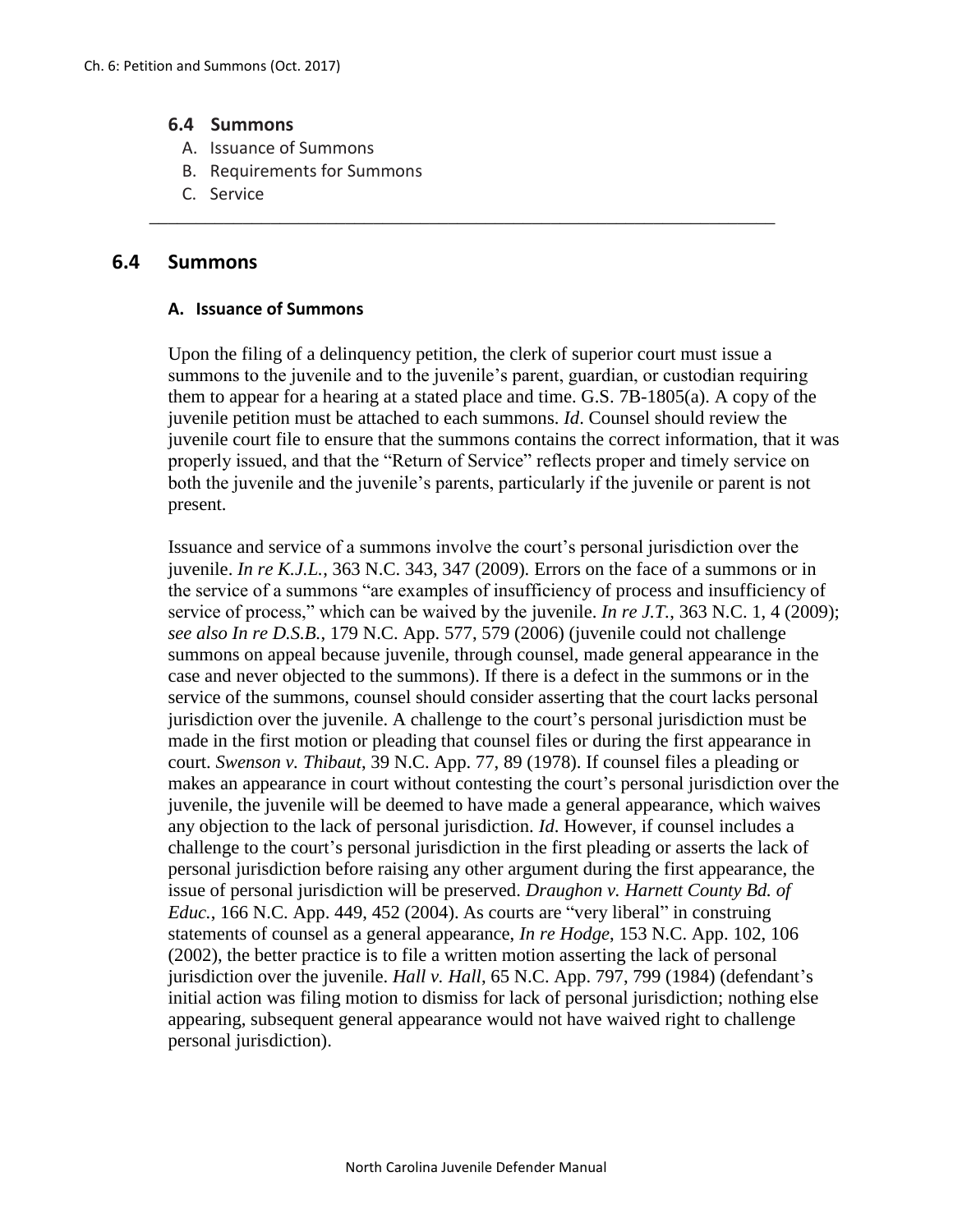# **B. Requirements for Summons**

A summons must be printed on the form prepared by the Administrative Office of the Courts. G.S. 7B-1805(b); *see* [Form AOC-J-340](http://www.nccourts.org/forms/Documents/522.pdf) (Juvenile Summons and Notice of Hearing (undisciplined/delinquent)) (May 2014). Pursuant to G.S. 7B-1805(b)(1)–(5), the juvenile summons must include notice of the following:

- nature of the proceeding and the purpose of the scheduled hearing;
- right to counsel and information on how to have counsel appointed before the hearing;
- that if the court finds at the hearing that the allegations are true, the court will hold a dispositional hearing with the authority to enter orders affecting substantial rights of the juvenile and the juvenile's parent, guardian, or custodian;
- that the parent, guardian, or custodian is required to attend scheduled hearings and that failure to attend without reasonable cause may result in proceedings for contempt of court; and
- that the parent, guardian, or custodian must bring the juvenile to court for all scheduled hearings and that failure to do so without reasonable cause may result in proceedings for contempt of court.

The summons must also notify the juvenile and the juvenile's parent, guardian, or custodian that dispositional orders affecting substantial rights may include those that affect the juvenile's custody; impose conditions on the juvenile; require that the juvenile receive medical, psychiatric, psychological, or other treatment and that the parent participate in the treatment; require the parent to undergo psychiatric, psychological, or other treatment or counseling; order the parent to pay for treatment that is ordered for the juvenile or the parent; order the parent to pay support for the juvenile for any period the juvenile does not reside with the parent; and order the parent to pay attorney's fees or other fees or expenses as determined by the court. G.S. 7B-1805(b)(3)a.–f.

Counsel should check the summons to make sure that the statutory information is included and the appropriate boxes on the form have been checked. If the summons is not in proper form, counsel should consider filing a motion to dismiss based on lack of personal jurisdiction over the juvenile.

# **C. Service**

The juvenile and the parent, guardian, or custodian must be personally served with the summons and petition not less than five days before the date of a scheduled hearing. G.S. 7B-1806. The court has discretion to waive the time requirements for service; however, the statute provides no criteria for exercising that discretion. *Id*. A law enforcement officer is responsible for service of the summons and petition. G.S. 15A- $301(c)$ . If the officer fails to serve the summons and petition, the officer must return them to the clerk within 30 days with a reason for the failure of service. G.S. 7B-1806, G.S. 15A-301(d)(2). If the officer cannot find the parent, guardian, or custodian through diligent effort, the court may authorize service of the summons by mail or publication.